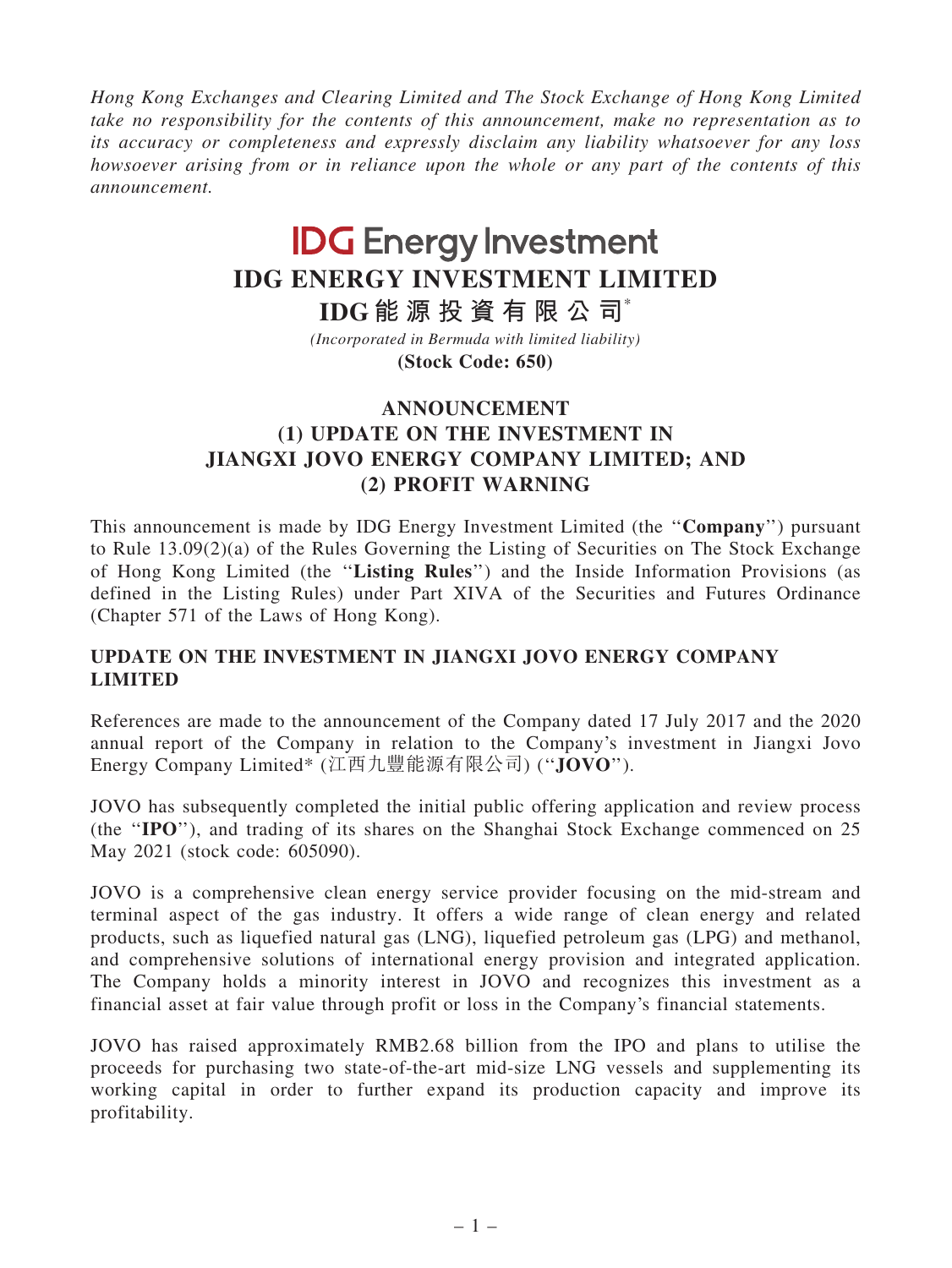The Company firmly believes that JOVO's business strategy is in line with the trend of a low-carbon economy, and the continuing high demand for natural gas supply in China will keep JOVO growing at a high speed. The investment in JOVO provides a valuable opportunity for the Company to participate in the rapidly growing natural gas market in China with a good prospect of investment return The completion of the IPO shall drive JOVO to establish a more advanced corporate governance structure, and provide a platform to access more financial resources for its future development. The IPO also provides liquidity to the Company's investment in JOVO which may help better reflect the market value of the Company's investment in JOVO. The Company will evaluate its investment portfolio from time to time and determine the appropriate investment and divestment strategy with a view to realising optimum financial return.

## PROFIT WARNING

The Board wishes to inform the shareholders of the Company (the ''Shareholders'') and potential investors that, based on a preliminary review of the latest unaudited consolidated management accounts (the "Management Accounts") of the Company and its subsidiaries for the financial year ended 31 March 2021 (''FY2020'') and the assessment of the information currently available to the Board, the Company and its subsidiaries are expected to record a net loss of approximately HK\$440 million for FY2020 (audited net loss for the financial year ended 31 March 2020: HK\$297 million).

The estimated net loss was mainly attributable to the loss of fair value change from the investment (the "Stonehold Investment") in Stonehold Energy Corporation ("Stonehold"), which holds certain upstream unconventional shale oil and gas assets in the Eagle Ford core region in the United States, amounting to approximately HK\$300 million. The loss of fair value change from the Stonehold Investment mainly resulted from the slow recovery and uncertainties in the demand for crude oil, which was affected by concerns over the prolonged COVID-19 pandemic in many parts of the world, holding back market recovery. In addition, the global promotion of carbon neutralization is accelerating, which promotes the use of natural gas and other alternative renewable energy and consequently reduces the long-term demand for fossil fuels like crude oil.

The estimated net loss was also due to the decrease in revenue of Xilin Gol League Hongbo Mining Development Company Limited (''Hongbo Mining''), one of the upstream crude oil portfolio companies of the Company, which declined by about 41% for FY2020 as compared to the previous financial year. The decrease in revenue was mainly attributable to Hongbo Mining's active control in its oil production output having considered the low oil price during FY2020.

The Board considers that the overall financial position of the Company and its subsidiaries remains sound despite the decrease in investment income in FY2020. The Board will continue to closely review the strategies and operations of the Company and its subsidiaries and make timely adjustments to the business strategy.